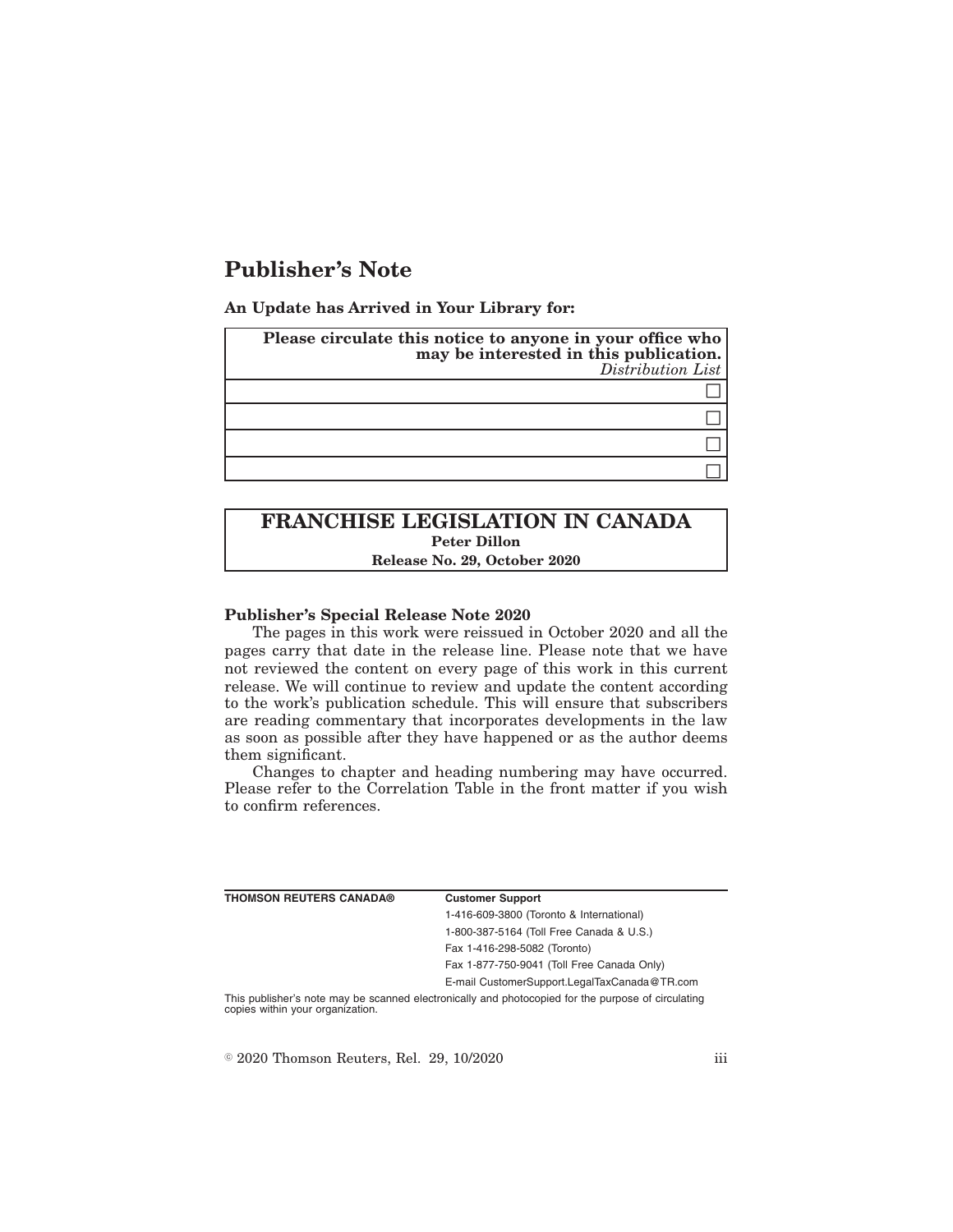Franchising has become a highly technical, hotly litigious and liability-prone area of practice. Whether you represent franchisees or franchisors, Franchise Legislation in Canada is a must-have resource for any lawyer practicing in this area. Filled with valuable commentary, case annotations, precedents and background, this text is an indispensable desk-top reference. Franchise Legislation in Canada has the most comprehensive series of Concordances of provincial and US laws and regulations, making it the only truly national and international resource on the topic of franchising.

#### **What's New in the Update:**

This release features updates to the legislation and the Issues in Focus section.

#### **Highlights**

- E **Issues in Focus When does deficient disclosure amount to no disclosure?** — Where a franchisor provides a franchisee with a disclosure document that is fundamentally inadequate—or, materially deficient and/or misleading—such as to preclude the franchisee from making an informed investment decision when engaging in the franchise agreement, a Court may consider the disclosure so defective that it is tantamount to non-disclosure.
- E **Issues in Focus Is a restrictive covenant unreasonable with respect to a territory where the franchisor does not intend to locate a franchise?** — Whether a restrictive covenant is unreasonable with respect to a territory where the franchisor does not intend to locate a franchise, largely depends on the circumstances of each individual case. Various factors are taken into consideration, including: an assessment of the covenant itself, the geographical coverage of the covenant, the agreement within which the covenant is found, the expectations of the parties at the time they entered the agreement (i.e. the franchisor's anticipated expansion of the business into the territory covered by the covenant, as well as the parties' expectations with respect to the future continued operation of a franchise in the territory covered by the covenant), evidence establishing the franchisor's legitimate or proprietary business interests that need protection by the covenant, etc.

## **ProView Developments**

Your ProView edition of this product now has a new, modified layout:

The opening page is now the title page of the book as you would see in the print work